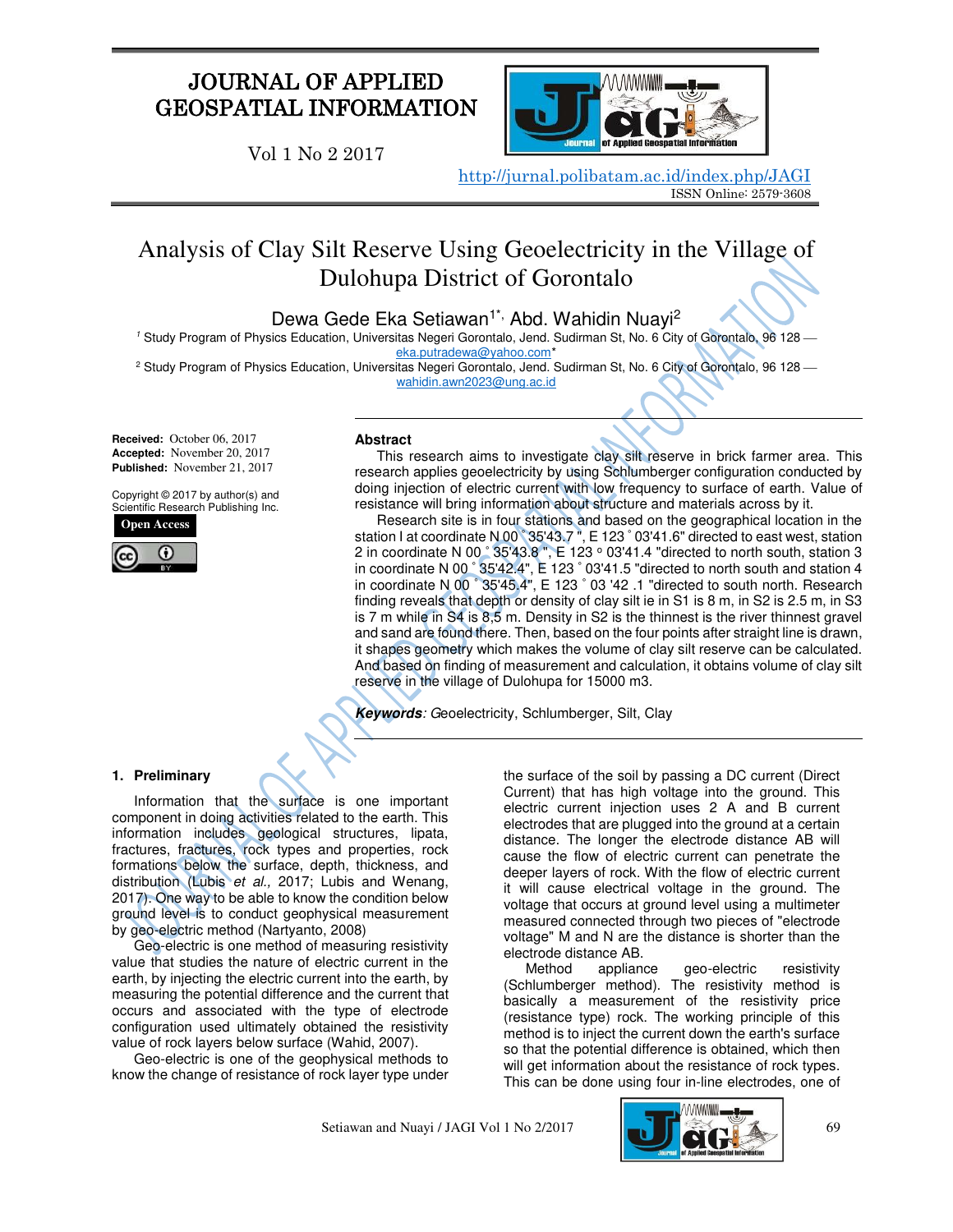two different charge electrodes used to drain the current into the ground, and two other electrodes are used to measure the voltage generated by the current flow, so that the subsurface resistivity can be known. Rock resistivity is a function of electrode configuration and electrical parameters of rocks. Flow that flowed in the ground can be a direct current (DC) or alternating current (AC) low frequency. To avoid spontaneous potential, the polarization effect and avoid the effect of soil capacitance ie the tendency of soil to store the charge is usually used low frequency alternating current (Bhattacharya and Patra, 1968 in Rohim, 2010).

Lanau is a material that is a transition between clay and fine sand. Less *plastic* and more permeable than clay and water show dilatant properties that are not on clay. Dilatant is a trait that showed symptoms of silt content changes if it changed its shape. To declare the properties and classification of land use trial Atterberg limits*.* From this experiment can be known the plastic limit and liquid limit, which gives better clues about the properties of silt and clay. When it is clear that certain grains of soil are entirely finer than 0.06 mm then there is no need to further measure the size of the granules, to determine whether the soil is silt or clay. It is determined on the basis of experimental results *Atterberg limits.*

The difference in terms between "silt" and "silt fraction" is important to know. Clay is the term used to express the fine-grained soil that has a *cohesive* properties, *plasticity,* not show dilatant properties and do not contain any significant amount of coarse material. The clay fraction is the weight portion of the soil whose granules are finer than 0.002 mm. While silt is a term used to declare soil that is like silt. The silt fraction is the weight portion of the soil whose granules are between 0.002 mm-0.06 mm.

If most of the soil is finer than the size of the sand and silt boundary then the soil belongs to the silt or clay group, but the determination of whether the silt or clay is not done on the basis of the grain size. The best way to distinguish between silt and clay is the experiment of dilatancy. A bit of soft soil (wet enough so that it is almost sticky) is placed in open arms and shaken horizontally. On the silt, water will appear on the surface and will be lost when the soil sample is pressed between the fingers. In clay this will not happen.

In some respects, the reaction to the dilatancy experiment is not so assertive, whether the soil should be classified as a clay or silt-clay.

### **2. Method**

#### **2.1 Location and Time of Study**

#### **2.1.1 Research sites**

The research location is in the village of Telaga sub-district Dulohupa Gorontalo district. **2.1.2 Research time** 

The research was carried out for 3 months in the current year (in May s / d in July 2017) which include the following stages:

- 1) The preparatory phase includes the preparation of research instruments, in the form of geoelectric observation sheets and geo-electric calibration tests.
- 2) Phase field orientation and the collection of measurement data for 2 months.
- 3) The data collection stage is a field measurement stage that includes geo-electric measurements at the sample site.
- 4) Phase analysis covering the *true* analysis of *resistivity.*

#### **2.2 Tools and materials 2.2.1 Tool**

Equipment used in this research are:

- 1) Resistivity meter Model IPMGEO-4100
- 2) Laptop
- 3) IP2WIN software.
- 4) Printer
- 5) Global Positioning System (GPS) type Garmin Oregon 300
- 6) Battery
- 7) Electrode (current and potential)
- 8) Meter<br>9) Station
- Stationery
- 10) Roll wires for current and potential connectors Camera Canon 1100 for documentation.

# **2.3 Variables**

Variable in this research is 4 sample point at station 1 at coordinates N 00 ° 35'43.7 "E 123 ° 03'41.6" west east direction, station 2 at coordinates N 00 ° 35'43.8 "; E 123 ° 03'41.4 "north of south direction, station 3 at coordinates N 00 ° 35'42.4" E 123 ° 03'41.5 "northsouth direction, station 4 N 00 ° 35'45.4" E 123 ° 03'42.1 "north-south direction of village Dulohupa, Telaga District, Gorontalo District, determined by geoelectric type resistance method.

#### **2.4 Data collection technique**

The data in this study is the value of *resistivity* in the village Dulohupa. For estimate of the field's boundary beneath the surface silt and clay silt reserves, geoelectric measurements were taken using imaging techniques resistivity measurements at four locations that were found in the study site measurement path. Measurements were made using a schlumberger electrode configuration with a stretch length of 170 m to 180 m for a depth target of about 20 m to 30 m. Acquisition or acquisition of resistivity imaging measurements using the schlumberger configuration.

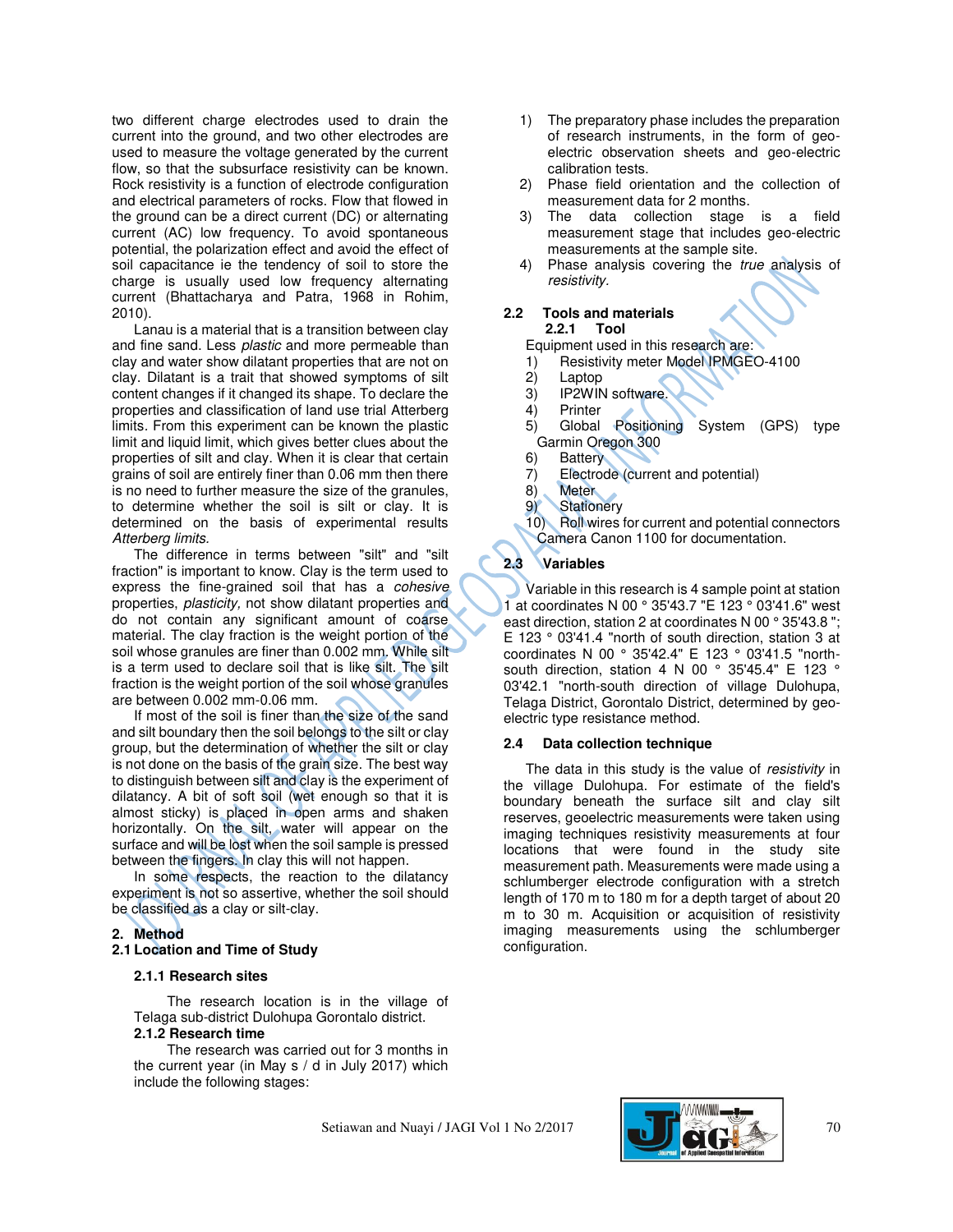

**Figure 1**. Structure Schlumberger electrode configuration (Dobrin & SAVIT,) in Winarti, (2013)

## **2.5 Data analysis technique**

Data analysis techniques are the means used to investigate, examine and study existing data and make interpretations as necessary. Data analysis technique used in this research is the 1D inversion.

The 1D inversion method is used to generate vertical cross-sectional section (1D cross), so using computer programming aid, used IP2WIN application. At this stage it tries to display the 1D medal to get the type resistance value and the actual depth. The IP2WIN program will automatically determine the 1D resistivity model for subsurface geo-electric data measurements. The data in question consists of the accumulation electrode distance from the first electrode, the penetration depth and resivility actual value of subsurface materials.



**Figure 2.** Map of research location Map Administration

The resulting data is then interpreted by looking at the resistivity price range of several types of rocks, soils, and minerals. Interpretation conducted to determine the type and depth of the composition and thickness of the material or based mainly silt loam resistivity values to determine the reserve volume of silt loam.

### **3. Results and Discussion**

Based on location map from 4 point of fetch sample *(sample point)* is close to the river water area (DAS) so the chances of getting a larger clay in this area. Based on the geological map 4 *sample point* is in the region Tmb (diorite Bone).

From measurements at four locations *sample point* resistivity values obtained at each sample point. With

data processing using IP2WIN software obtained the size of the thickness or depth as follows.

Geological cross-section contour of the results above, for the S2-S1 obtained silt loam backup depth trend increasingly towards the east (towards S1 thickness of 8 m) up silt loam deeper and deeper to the west (towards S2 thickness of 2.5 m) clay reserves silt shallower. This corresponds to the structure of the subsurface geological map. As for the contour crosssection of the geology of the S4-S1-S3 obtained trend depths of up silt loam to the north (towards S1 towards S3 thickness of 7 m) is getting shallower otherwise reserves clay silt deeper to the south (towards S1 toward S4 with a thickness of 8 , 5 m). If it is linked to the geological map and the southern administrative map of the measurement in the direction of the stream line, it can be estimated that the southern part had once

Setiawan and Nuayi / JAGI Vol 1 No 2/2017 71

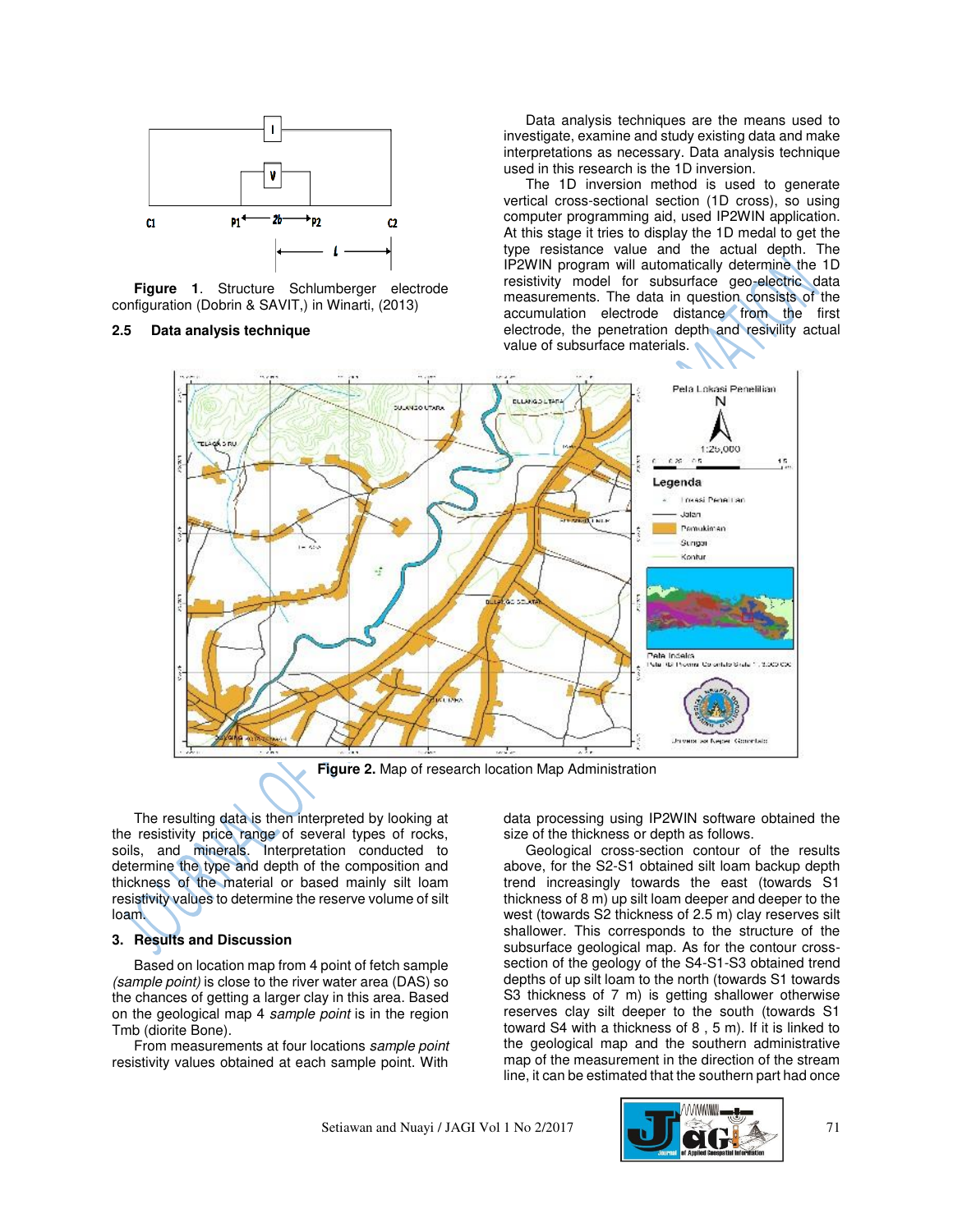measurement will find more shallow sand and silt loam  $\circ$ at this point is a little thin. Keterangan:  $5.82$  $Ler$ npung L  $S<sub>1</sub>$ Mete Direct  $\mathbf{0}$ Keterangan: Lempung  $1.32$  $7.14$ Lempung Lanau Pasir Kerikil  $-10$ Diorit Skala  $-15$ 7.99 17.5  $-10$ **Figure 5.** Cross-section 3 lithology station S<sub>4</sub> **LEARN**  $0$  $14$  $0.75 -$ Keterangan:  $-15 -$ Lempung Lan Pasir Kerikil **Figure 3.** Cross-section lithology at station 1 S<sub>2</sub> i.  $\overline{\mathbf{o}}$ 8.45- $0.95$  $9.45 -$ <br>-10-Keterangan: 2.32 ng Pasir Ke  $-15$  $-10$ **Figure 6.** Sectional lithology at station 4  $12.5$ From the analysis of geoelectric measurements on  $-15$ location-based study by the Geological Map Apandi and Bachry (1997), from this point if the fourth straight line to form a triangular prism wake irregular space as in **Figure 7. Figure 4**. Cross-section lithology at Station 2

S<sub>3</sub>

been streamed. So the southern part of the point of

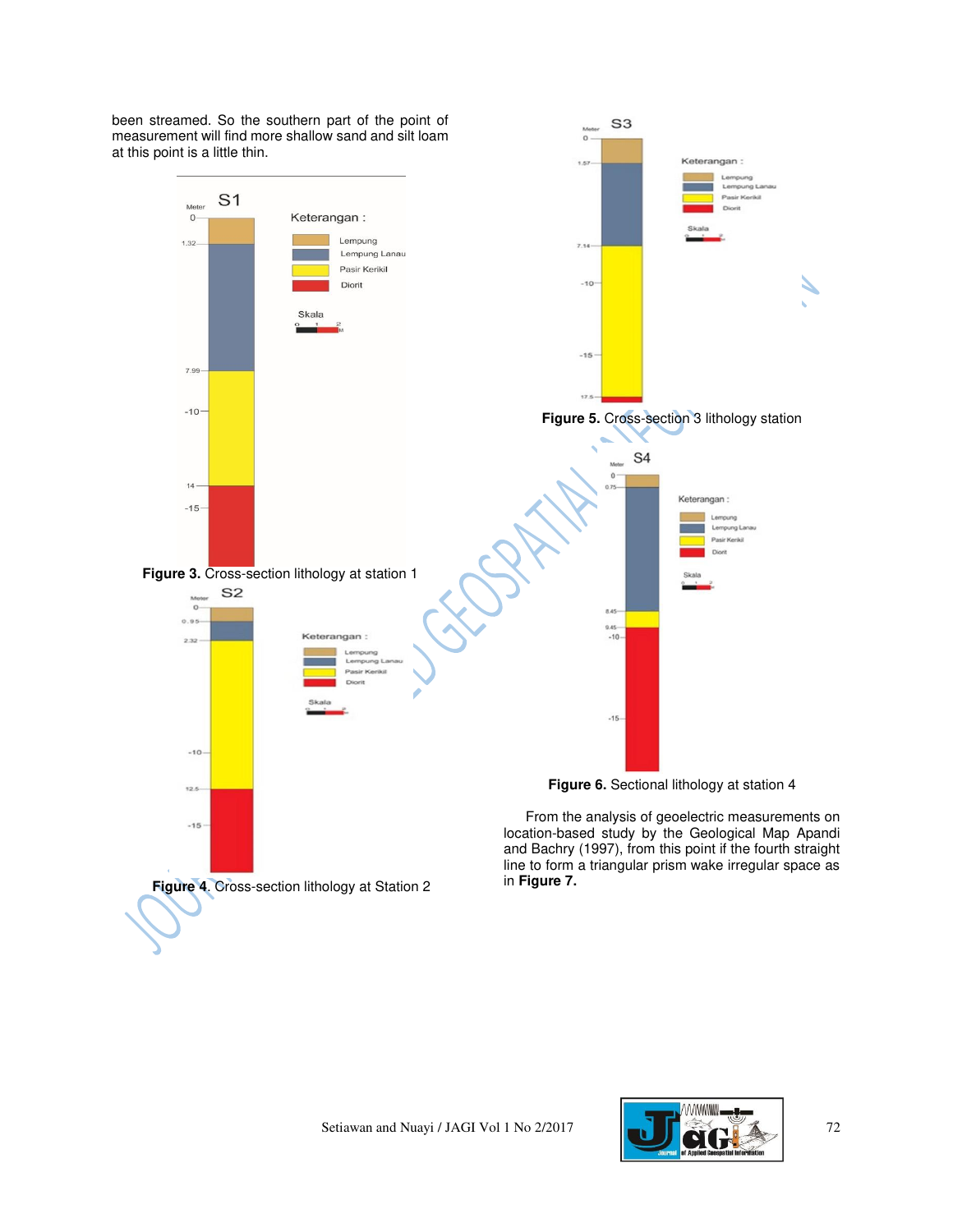

**Figure 7.** Illustration of clay silt thickness in the form of untitled triangle prism

To be able to calculate and determine the volume of silt-clay reserves in this area used mathematical techniques geometrical calculations by dividing an irregular triangular prism based on variations in the depth or thickness of silt loam reserves, thus becoming irregular triangular prism with a prism height of 2.5 m which is a component depth, d an irregular quadrilateral pyramid.



**Figure 8.** Triangular prism

In a triangular prism like the **Figure** 8 to determine the volume of the prism be calculated with mathematical geometrical KNIK. By multiplying the distance point-S3 S4 with a distance of S1-S2. Then the result of the multiplication is multiplied by the thickness or depth of silt loam reserves at S4, S3 and S2. The results of all these multiplications must be subdivided in order to satisfy the equations of the regular triangular prisms. From all this arithmetic operation obtained the value of 6250 m<sup>3,</sup> this value is the backup volume lane clay to wake up the first room that an irregular triangular prism.

Then to determine the volume of pyramid facets Uran heavy four-stroke in the same way that the mathematical techniques by multiplying the value of the building area of the base with a distance of S1-S2 and then divided by three to satisfy the equation irregular quadrilateral pyramid. Values area of the base can be obtained by multiplying the thickness of the distance S3 S3-S4 obtained the value of 450 m<sup>2.</sup> Then added with half the value of the multiplication value of the distance S3-S4 with a thickness of silt loam backup at point S4 is silt 1.5 m with the value obtained is  $75$  m  $2$ . So the area of the base value of 525 m  $^2$  values obtained this value is the sum of 450 m  $^2$  to 75 m  $^2$ .



**Figure 9.** Illustration of the thickness of clay silt in the form of a rectangular square pyramid

So to know the volume of the irregular quadrilateral pyramid by dividing the value of the multiplication of the comprehensive value three pedestals  $525 \text{ m}^2$  and the distance from S1-S2 with a value of 50  $m<sup>2</sup>$ . The calculation of the value obtained irregular quadrilateral prism volume is 8750 m<sup>3.</sup>

Once it is known the volume value of two wake up space that was once a wake up space. Then divided into two forms of space to be able to calculate the value of the volume. So to determine the total volume value of the clay silt volume reserves of the two wake-ups of this space. Waking up the first room that an irregular triangular prism volume of 6250  $\mathsf{m}^{3}$  with waking second space is irregular rectangular prism volume value of 8750 m 3.

Then from these results obtained total volume value is 15000 m<sup>3.</sup> So reserve silt loam research area is 15000 m3.

# **4. Conclusion**

.

From the results of the research that can be concluded that there are reserves of Silt loam in the village Dulohupa precisely around 4 sample point. Through Geo-listric method, resistivity can sounding clay silt thickness or depth at all four points scattered in villages Dulohupa. By using the configuration Schlumberger resistivity interpretation of the results obtained by the surface structure and the results of geological information. Where at S1 the thickness of silt-clay 8 m at S2 thickness of silt-clay 2.5 m. And on S3 the thickness of silt-clay 7 m and at the S4 thickness of clay silver 8.5 m. Of silt loam at this point can be calculated the fourth volume of silt loam reserves amounting to 15 000 m<sup>3.</sup>